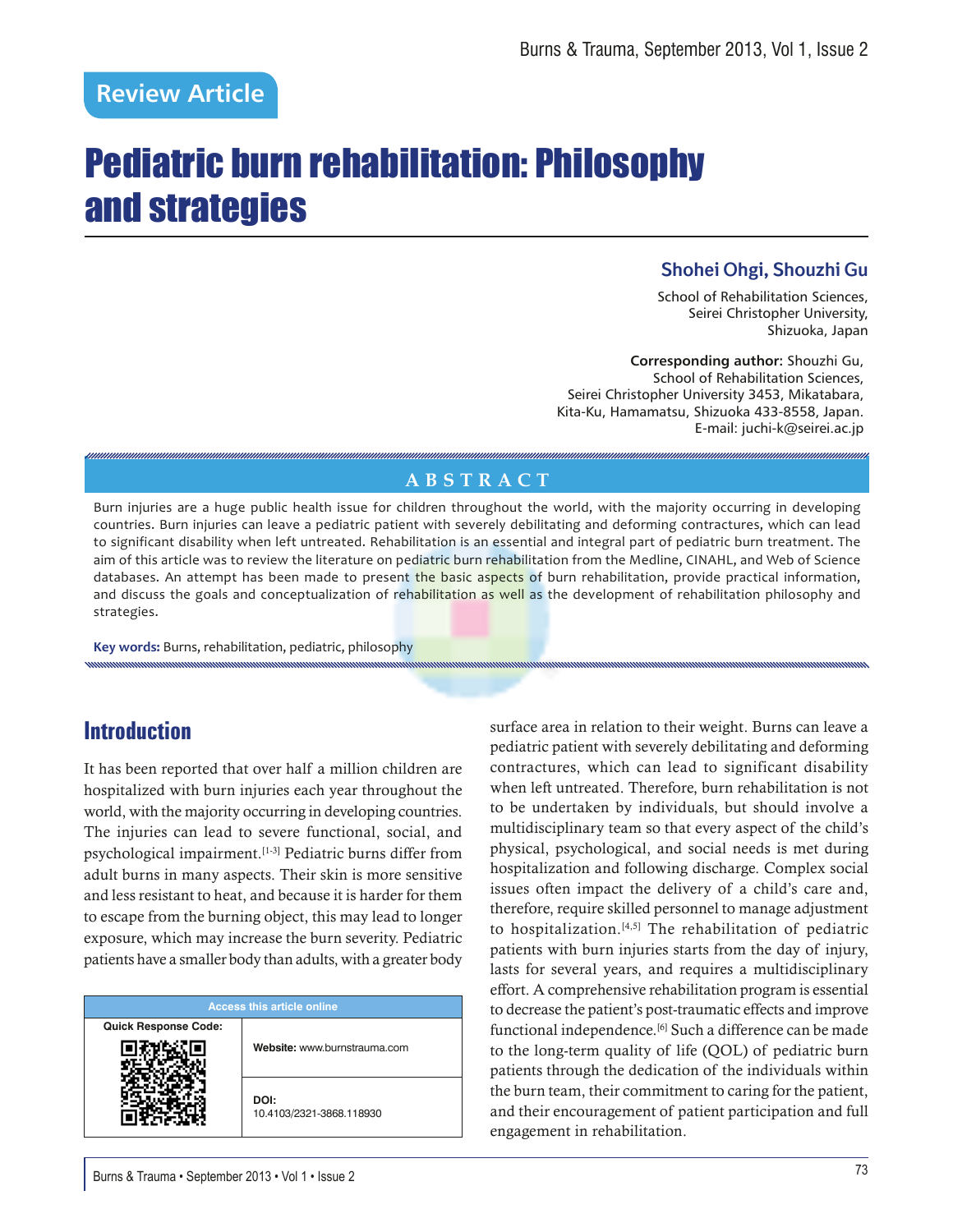In this article, we reviewed literature from the Medline, CINAHL, and Web of Science databases. We herewith share the basic aspects of burn rehabilitation, provide practical information, and discuss wider issues such as the goals of rehabilitation, the conceptualization of rehabilitation, and the development of rehabilitation philosophy and strategies.

## **Principles of child development and the concept of pediatric burn rehabilitation**

Human development and behavior emerge from active engagement with the surrounding world. Embodiment refers to the self-organizational grounding of complex systems in physical experience and interactions. Thus, embodiment is the claim that our perception, body awareness, thinking, feelings, self-consciousness, desires, and motivations, that is to say the way we behave, experience, and live in the world are contextualized by our being active agents with this particular type of body.[7] One current theoretical framework for human development views embodiment as the emergent product of motor, emotional, cognitive, and social development. Therefore, pediatric rehabilitation should be focused on embodiment, referring both to the body as a physical structure and its function as well as to the body as a form of lived experience, actively engaged with a world of socio-cultural and physical objects [Figure 1].

To emphasize children's embodied experiences in pediatric rehabilitation, we have focused on family-centered, relationship-based, activity-focused, and positive feedback interventions as the central principle of the well-being of the child and his/her family. Family-centered and relationship-based interventions are provided to allow the patients to feel like genuine partners of the medical staff in



**Figure 1:** Embodiment as a principle of child development and the concept of pediatric rehabilitation.

their treatment and rehabilitation process. Rehabilitation should be thoroughly committed to collaborating with children and their families in all aspects of patient care. Within this partnership, the opinions of the patients and their families are recognized and respected. Activityfocused interventions are consistent with the current models of intervention for children with disabilities and handicaps. In these interventions, effective movement experiences are at the heart of active motor learning processes in the acquisition of developmental skills that are important for daily activities. A passive approach typically consists of the interventions directed toward reducing secondary impairments such as joint limitations or soft-tissue contractures associated with muscle tone disorders. However, it is not administered within the context of purposeful activities. Intrinsic motivation is more desirable and results in better functional activity and outcomes; patients are more likely to engage in the task willingly and to work to improve their skills, which will increase their functional activities and capabilities. Previous studies suggest that positive feedback can increase intrinsic motivation in comparison to lack of positive feedback or negative feedback. Additionally, positive feedback is related to self-efficacy and intrinsic motivation. These intervention rules are derived from one of the most important theories of child education developed by Vygotsky, known as the Zone of Proximal Development  $(ZPD)$ .<sup>[8]</sup> The ZPD is the area between the "actual developmental level and the potential developmental level through problem solving under adult guidance or minor assistances." Vygotsky believes that the role of education is to provide children with the experiences that are in their individual ZPD, thereby encouraging and advancing their individual learning. In rehabilitation therapy for individual children with disabilities and handicaps, it is important to assess a child's individual ZPD and then to intervene within this ZPD. As a result, children solve their developmental problems and then achieve the next developmental stage.

More recently, based on motor control and learning principles, the emphasis has been shifted away from paying attention to what was thought to be the underlying cause of a child's movement difficulties to models that emphasize the importance of motor learning within the context of performing tasks. Therapeutic approaches focusing on changing the task and the environment rather than a child's impairments can be a viable treatment strategy. A task-oriented approach is based on models of the motor learning principles of spaced practice and intermittent feedback and is used to facilitate real-world activities. This approach involves the practice of goal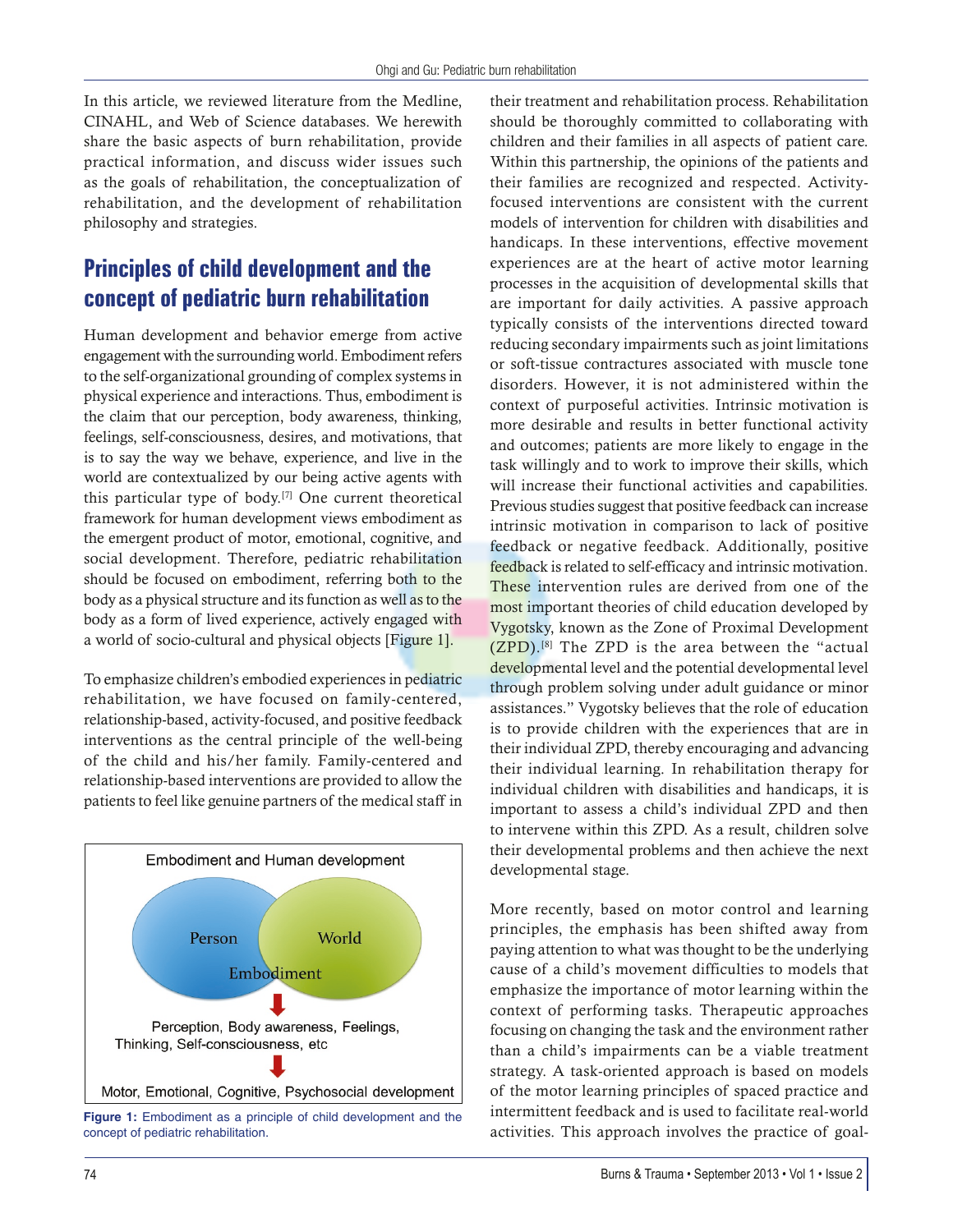directed, functional movement and is performed in a natural environment. In addition, it involves a variety of practices to help patients derive optimal control strategies for solving motor problems. Such active training in functional tasks within a meaningful environment is known to improve motor control, functional recovery, and strength. Therapeutic activities should vary and enhance the patient's active participation. The setup of the environment should include all factors that might regulate a specific task practice. Lastly, appropriate feedback should be available to enhance both motor learning and relearning processes.[9]

## **A rehabilitation philosophy and strategies for children with burn injuries**

It is very important that pediatric burn units realize the need for a child psychiatrist and a psychotherapist in their rehabilitation team. Good psychotherapy along with burns-related treatment will go a long way to enhance the QOL of these patients.[10] To create a success story for children with burn injuries, the most effective health care interventions for the child and family are delivered through a multidisciplinary team care approach. The process of rehabilitation requires efficient communication both between medical and care professionals and the patient and his/her family to effectively address all rehabilitation goals. Psychosocial recovery and social re-integration require a cooperative effort from social members of the society. The International Classification of Functioning (ICF), Disability, and Health $[11]$  model utilizes a common language in the understanding of health and health-related status, including the subject's biology (body functions and structure) and personal activity and participation (social perspectives), among multidisciplinary teams as well as clinical problem-solving tools in the rehabilitation process. Each professional in the multidisciplinary team has an important function and responsibility in each domain. For example, a physician takes responsibility for the "health condition" (burn treatment), and Physical Therapy (PT)/ Occupational Therapy (OT) takes the central role in the "body functions and structure" and "activities" domains. A nurse may cover all the domains. Thus, the ICF model facilitates the responsibility of each professional and provides comprehensive and coordinative interventions to the child and his/her family. The ICF model is useful in describing patients' individual goals, taking into consideration the patients' and families' needs and wishes, and in optimizing the management of the rehabilitation process.

# **Pediatrics burn treatment and rehabilitation**

Burn rehabilitation should start at the time of the burn injury to achieve optimal individual functioning, activity, and long-term QOL. Early rehabilitation focused on long-term goals, with a collaborative team approach, is very important to prevent post-acute sequelae, such as scarring and joint contractures, and to achieve early functional recovery. Better rehabilitation goals are achieved using treatments such as pain control, pressure garments, splinting and positioning, exercise, and ongoing mental and psychosocial support and education of the child and his/her family.

## **A collaborative multidisciplinary team approach and family support**

The most important point is that burn rehabilitation is a multidisciplinary, coordinated team approach with the family at the center. A multidisciplinary team is required in every recovery stage because the treatment and care of a child with a burn injury includes the child's physical and psychological state as well as complex family and social issues. A multidisciplinary team including doctors, nurses, occupational and physical therapists, social workers, psychiatrists, music therapists, play therapists, teachers, and volunteers is involved in assessing and planning the medical care and rehabilitation process for the child and his/her family [Figure 2]. Comprehensive medical and rehabilitation programs provided by a multidisciplinary care team guarantee the most significant improvements in a child's physical and psychological functioning as well as family support and his/her social re-integration.

- Wound care
- Respiratory management
- Pain management
- Edema control
- Nutritional concerns
- Psychotherapy
- · Prevention of contractures: PT/OT
- Mobility and Strength training: Play therapy
- Scar management
- Speech / Communication management
- Family support program
- Community based rehabilitation

 $\bullet$  et al.

**Figure 2:** A multidisciplinary team approach for burn rehabilitation.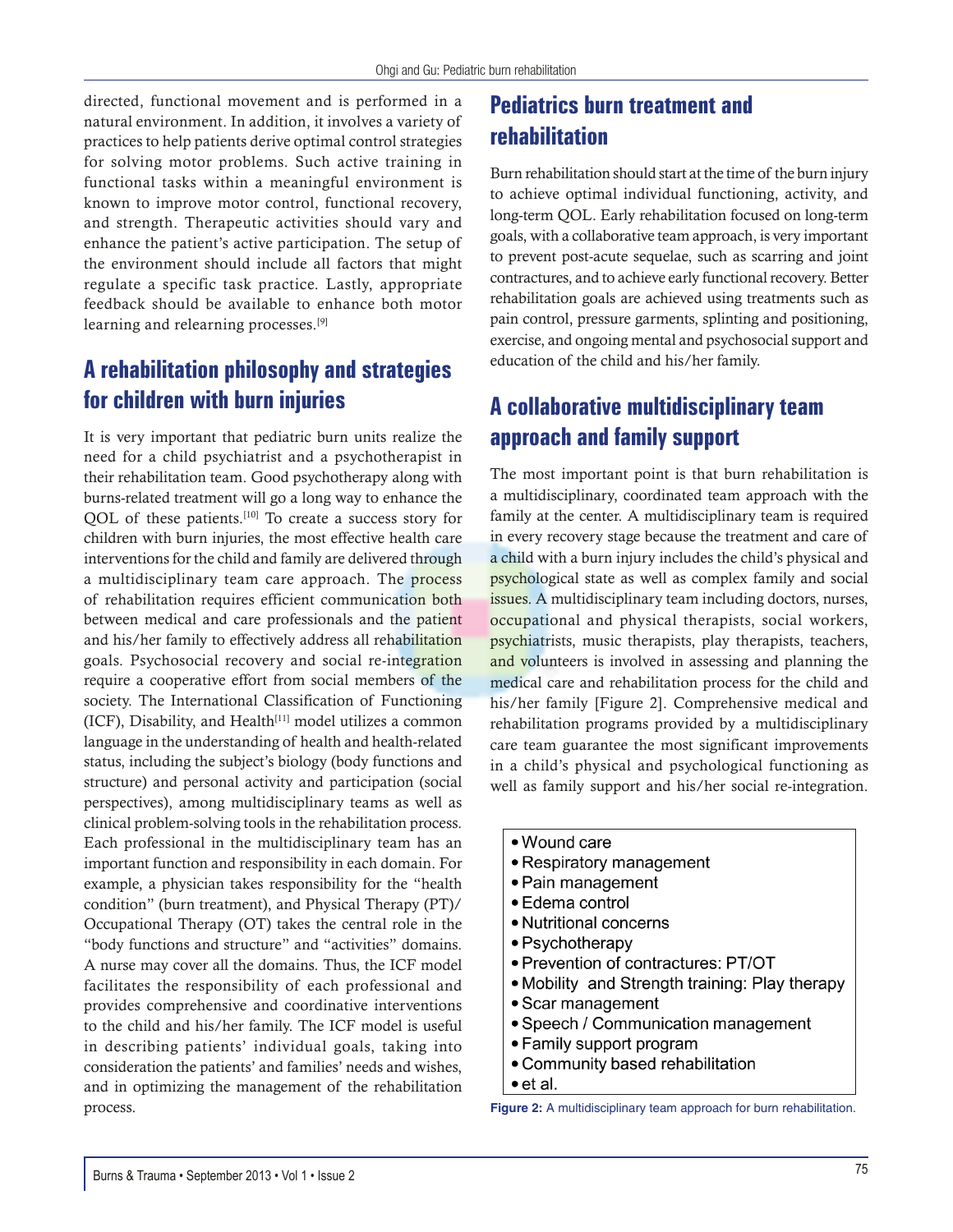Educating and providing information to the family can prevent misunderstanding about the physical treatment and alleviate stress and anxiety about post-burn psychological and emotional responses.<sup>[12,13]</sup>

# **Minimizing the impairment of bodily functions and structures**

According to the ICF model, impairments in body structures and functions are consequences of a disorder or pathological process. Physiologic functions of the body and its structures are lead functional limitation of the child's daily activities and participation involved in routines of social life. Hypertrophic scarring is common following a burn injury and may cause significant functional and cosmetic impairment. Scar management following a burn injury is a long and often painful process; it is not something that can be carried out for a few weeks and then abandoned, but is something that must continue for many months to minimize post-burn complications. There is no consensus regarding the best treatment to reduce or prevent hypertrophic scarring.<sup>[14]</sup> However, the prevention of scar tissue contracture and deformity is typically the first step in rehabilitation. While acute care is dependent on the depth and extent of the injury, age of the child, presence of infection, and degree of wound healing, it may involve vascular and respiratory care, nutritional support, inhalation injury treatment, infection, and wound management. Positioning, splinting, and exercise are required for the prevention of contractures or joint stiffness. Positioning is crucial, particularly in the early stage of recovery, and it is effective in (a) decreasing edema by elevation of the extremities and exercise, (b) maintaining range of motion (ROM), (c) preventing contractures and joint stiffness, and (d) preventing muscle shortness. Splinting and/or serial casting are helpful in maintaining positioning and/or increasing the ROM, particularly at night. Active and passive ROM exercise from the onset of injury is very important during all phases of burn wound care in preventing scar contractures and limb deformities and for skin graft preservation and healing and reconstruction. ROM exercise also helps lessen the effect of edema fluid and immobilization, maintain joint mobility and muscle function, and decrease the physical deconditioning resulting from prolonged rest. The use of paraffin, ultrasound, continuous passive motion (CPM), massage, and fluid therapy can both provide pain relief and increase the ROM. Massage has many benefits such as decreasing skin hypersensitivity and edema. It can also be helpful in managing pain, anxiety, and emotional recovery from the burn trauma. Pressure garments are used for the management of hypertrophic scars, which can restrict the ROM and subsequently lead to contractures. Pressure should be applied as early as possible. Early ambulation exercise maintains balance, lowers extremity ROM, and decreases the risk of deep venous thrombosis. As soon as the patient's condition allows, ambulation should begin. Play therapy is the best strategy for increasing function through activities involved in strengthening, endurance, and motor function and skills. Physical activities, including body movement, balance, and kinesthetic sense through play therapy are related to skeletal muscle strength, cardiorespiratory tolerance, and visceral system activities. Play therapy also has the capacity to address and resolve issues of anxiety, depression, and other emotional issues highly correlated with long-term medical and psychological health. Play interactions between the child and the parents are critical for healthy physical and emotional recovery. Aquatic therapy is a great choice for physical improvement through the properties of water. It enhances cardiorespiratory tolerance and gross motor development and recovery, as it involves most of the large muscle groups of the body while enabling children to exercise in a non–weight-bearing environment. Resistance and aerobic exercise programs have also been shown to improve muscle strength and power and lead to lean body mass gain during rehabilitation.<sup>[15]</sup>

### **Pain control and management (short-term outcomes)**

Early commencement of rehabilitation is the key to compliance with treatment and maximizing long-term outcome. Children with burn injuries suffer severe pain at the time of the burn and during treatment and rehabilitation. As pain has adverse physiological and emotional effects and slows down the functional recovery process, pain management is essential to better outcomes during all stages of treatment and rehabilitation.<sup>[16,17]</sup> The purposeful activity based on playing and games can reduce pain and improve hand movement and function better than rote exercise.<sup>[18]</sup> Moreover, poor pain management can lead to anxiety, distress, and a lower pain tolerance threshold. Research suggests that procedural pain-associated anxiety and distress may increase over time in burn-injured patients. Anxiety and distress are significantly related to overall pain. Pain management requires a collaborative plan developed by the burn team that includes pharmacological treatment. Pain assessment should lead to physical and psychological pain-relieving interventions focused on physical, emotional, and family factors. Attention should be given to a child's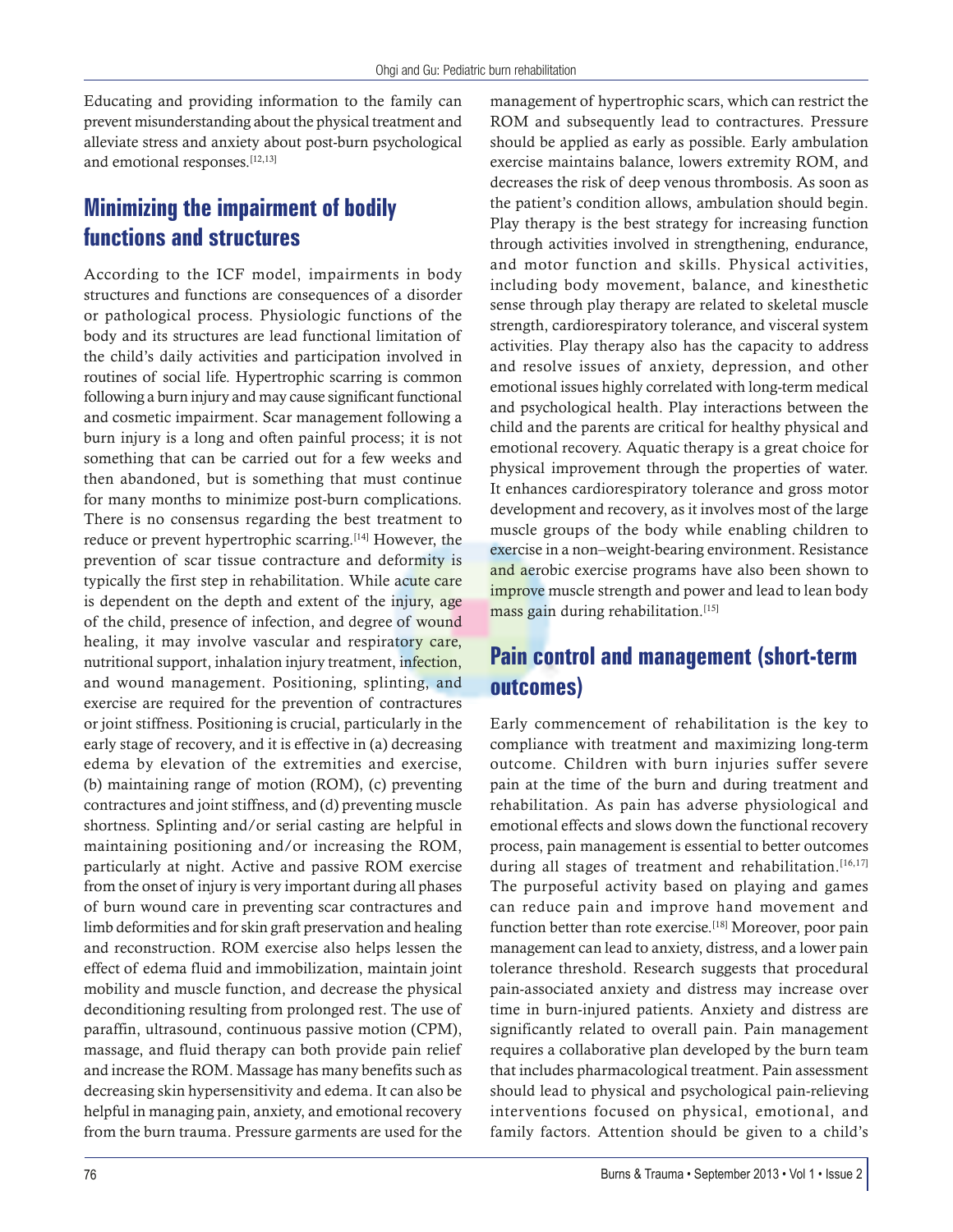environmental conditions such as a parent's emotional state and social conditions. There is also evidence that the use of non-pharmacological treatments can decrease pain and lessen the use of pain medications. Such strategies for pain management include education, distraction, relaxation, cutaneous stimulation, bio-feedback, imagery (virtual reality), and behavioral treatment. Patients often have pain that generally increases with wound care, dressing changes, and rehabilitation therapy (e.g. ROM exercise). Functional therapy and dressing changes require immediate relief through pre-medication or cessation/rest of the activity. Distractions such as music therapy, play therapy, movies, and applied virtual reality may also be useful in helping a child cope with pain.

#### **Psychosocial management (long-term outcomes)**

A burn injury can be a traumatic experience with social, physical, and psychological consequences.[19,20] Most children with burn injuries have anxiety, depression, and oppositional behavior, withdraw from activities, and exhibit adverse effects on body image and selfesteem. Additionally, between 25% and 33% of burninjured children eventually develop post-traumatic stress disorder (PTSD),<sup>[21,22]</sup> which represents some of the core features of a child's reactions to diverse traumatic events. Burn services should include clinical psychology to provide specialist mental health services for the affected child and his/her family. Psychosocial experts (psychologists, psychiatrists, and social workers) can help a multidisciplinary team develop a treatment plan that will facilitate the adjustment of the child and his/her family.<sup>[23]</sup> Effective psychological assessment and management should be minimized to ongoing psychological problems and mental health difficulties. Assessment and management of emotional distress, pain coping strategies, grief, and other mental health issues and dealing with feelings surrounding their body image are necessary to ensure proper treatment and rehabilitation planning. The most significant psychosocial adjustment factor for burn-injured children appears to be family support. Family members play a critical role in the longterm care and rehabilitation of a burned child. When a child is burned, the whole family is emotionally affected. Most parents appear to experience shock, guilt, and anxiety. It is important to recognize that family members may experience a range of grief and loss reactions. As part of the multidisciplinary team, psychologists, psychiatrists, and social workers provide expertise in successfully assisting children and their families in the management

of psychological problems, emotional disorders, and the consequences of injury.

# **Follow-up and community-based rehabilitation**

Continuing rehabilitation after discharge from a hospital environment is required to ensure the functional recovery and social reintegration of patients and their families. Effective discharge planning can aid functional recovery, and the patients can continue their improvement outside of a hospital setting in a more home-like and social environment. Following treatment and rehabilitation during the hospital stage, physical complications are particularly challenging in pediatric patients. It is well recognized that programs based on exercise therapy can have a significant impact upon children's physical and psychosocial well-being.

#### **Rehabilitation assessment**

During the rehabilitation process, information about the daily lives of the children and their families should be obtained for different environments, such as the home and school, and family relations; lifestyles, and socioeconomic and cultural factors should also be considered. The most significant limitations of the long-term QOL for burned children do not appear to be functional impairment, but rather physiological issues and social participation. The disfigurement, unhappiness with their appearance, social anxiety, maladaptive coping, and social discomfort are more likely to influence long-term QOL, compared to the physical results of severe burn injuries.<sup>[24]</sup> Monitoring and assessment of PTSD symptoms (hyperalertness, nightmares, chronic fearfulness) and early care are needed for appropriate treatment.

Burned children reported lowered QOL, particularly related to scarring and appearance; however, they reported normative self-concept. This may be because of self-concept being a psychological trait, whereas Health Related Quality of Life (HRQoL) is influenced by societal norms and expectations. Psychosocial support is necessary to build positive coping strategies and manage the unpleasant social experiences that may reduce QOL.[25] Long-term emotional outcomes depend upon the family's psychological care for a child with burn injuries. Parents are extremely important, as they generally have the greatest influence on the child's life. Therefore, parental psychosocial well-being and parenting skills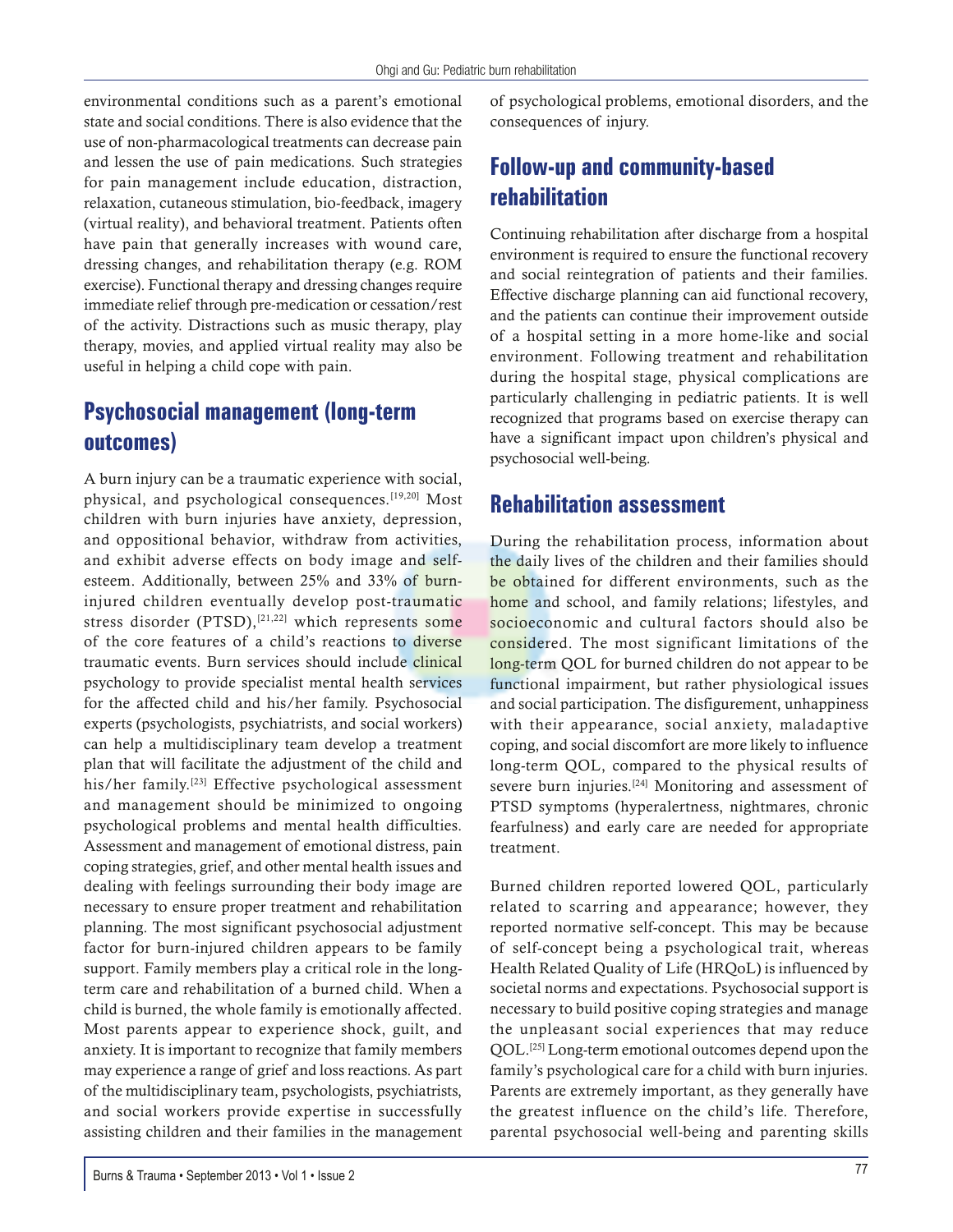must be a primary concern in the treatment and rehabilitation process for burned children. Early and adequate care for the family is essential from the onset. Family dysfunction is often evident in the 2-3 months after returning home with a burned child and can later on became a potential marker of psychosocial need.<sup>[26]</sup> A patient's need for psychosocial intervention may occur later in their care. Education is required from prevention to rehabilitation, and education in the community, child health centers, schools, and social groups can be used to target parents. Phillips *et al*., suggested that the key elements for psychosocial support following burn injury in a family support program are (a) normalizing the family member's reactions to the burn; (b) advice, support, and information regarding scar permanence, realistic outcome expectations, acceptance of altered appearance, and potential aftereffects of the burn; (c) support in understanding how a burned individual may change or respond following injury and advice regarding constructive methods of coping with altered family dynamics and aftereffects of burns; and (d) advice to enable family members and their burned relatives to effectively address potentially uncomfortable social encounters.[27]

Return to normal daily activities, such as attending school, should be encouraged and supported by returnto-school visiting programs<sup>[28]</sup> and burn campaign<sup>[29]</sup> programs. Therapeutic and educational group work programs for the child and his/her family are important to facilitate psychosocial adjustment and promote a positive community understanding of their disability/handicaps. Supportive groups for burn survivors and their families have shown efficacy in promoting emotional recovery. Group psychotherapy sessions in burn camps appear to positively support emotional responses post-burn, including



self-esteem and integration [Figure 3].

#### **Conclusion**

Recently, pediatric burn rehabilitation has been focused on meaningful, practical, sustainable activities that relate to the child's social life. Burn injuries present significant barriers to community integration, but many children can successfully return to school and other activities. All members of a burn management team interact throughout a child's recovery and social integration period, from the burn onset to the long term. Pediatric burn rehabilitation is not only about minimizing the effect of physical impairment but also helping the burned children gain independence in the community and improving the QOL of the children and their families.

#### **References**

- 1. Crawley-Coha T. Childhood injury: A status report, part 2. J Pediatr Nurs 2002;17:133-6.
- 2. Drago DA. Kitchen scalds and thermal burns in children five years and younger Pediatrics 2005;115:10-6.
- 3. Burd A, Yuen C. A global study of hospitalized paediatric burn patients. Burns 2005;31:432-8.
- 4. Phillips C, Rumsey N. Considerations for the provision of psychosocial services for families following paediatric burn injury-A quantitative study. Burns 2008;34:56-62.
- 5. Jia CY. On the rehabilitation of pediatric burn patients in China. Chin J Burns 2013;29:4-5.
- 6. Kwan M, Kennis W. Splinting Programme for patients with Burnt Hand. Hand Surg 2002;7:231-41.
- 7. Taylor C. Philosophical arguments. Cambridge, MA: Harvard University Press; 1995.
- 8. Wells, G. Dialogic Inquiries in education: Building on the legacy of Vygotsky. England: Cambridge University Press; 1999.
- 9. Dobkin BH. Strategies for stroke rehabilitation. Lancet Neurol 2004;3:528-36.
- 10. De Sousa A. Psychological aspects of paediatric burns (a clinical review). Burns Fire Disasters 2010;23:155-9.
- 11. International Classification of Functioning, Disability and Health (ICF). World Health Organization, 2001; Available from: http://www.who.int/classifications/icf/en/.
- 12. Al-Mousawi AM, Mecott-Rivera GA, Jeschke MG, Herndon DN. Burn teams and burn centers: The importance of a comprehensive team approach to burn care. Clin Plast Surg 2009;36:547-54.
- 13. Simons MA, Kimble RM. Pediatric Burns. International Encyclopedia of Rehabilitation. Available from: http://cirrie. buffalo.edu/encyclopedia/en/article/119/.
- 14. Bloemen MC, Van der Veer WM, Ulrich MM, Van Zuijlen PP, Niessen FB, Middelkoop E. Prevention and curative management of hypertrophic scar formation. Burns 2008;35:463-75.
- 15. Suman OE, Spies RJ, Celis MM, Mlcak RP, Herndon DN. Effects of a 12-wk resistance exercise program on skeletal muscle strength in children with burn injuries. J Appl Physiol 2001;91:1168-75.
- Figure 3: Burn treatment and rehabilitation. 16. Stoddard FJ, Sheridan RL, Saxe GN, King BS, King BH,